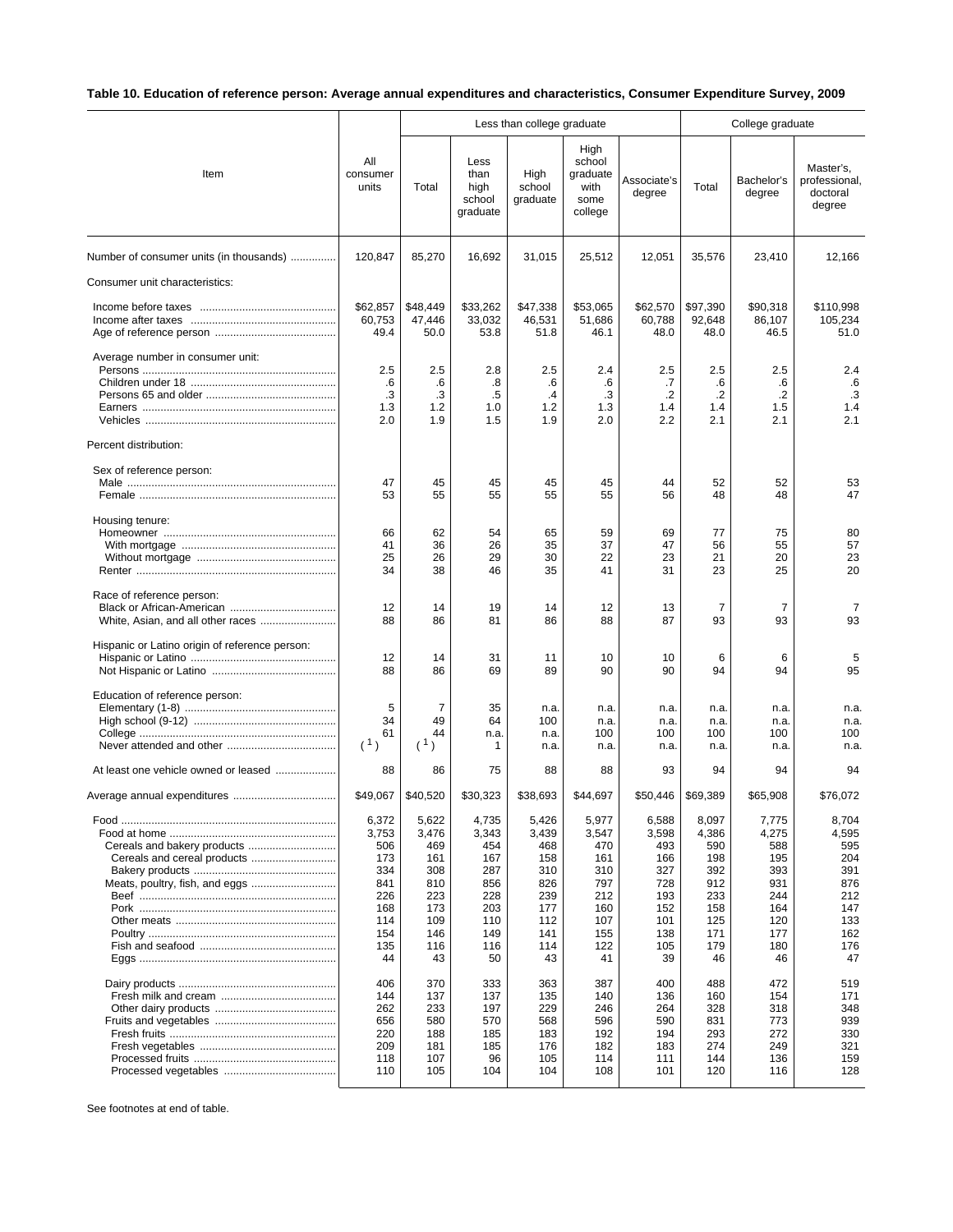**Table 10. Education of reference person: Average annual expenditures and characteristics, Consumer Expenditure Survey, 2009 — Continued**

|                                            |                          | Less than college graduate |                                            |                            |                                                       |                       | College graduate |                      |                                                  |  |
|--------------------------------------------|--------------------------|----------------------------|--------------------------------------------|----------------------------|-------------------------------------------------------|-----------------------|------------------|----------------------|--------------------------------------------------|--|
| Item                                       | All<br>consumer<br>units | Total                      | Less<br>than<br>high<br>school<br>graduate | High<br>school<br>graduate | High<br>school<br>graduate<br>with<br>some<br>college | Associate's<br>degree | Total            | Bachelor's<br>degree | Master's.<br>professional,<br>doctoral<br>degree |  |
|                                            | \$1,343                  | \$1,247                    | \$1,129                                    | \$1,213                    | \$1,297                                               | \$1,387               | \$1,565          | \$1,511              | \$1,667                                          |  |
|                                            | 141                      | 132                        | 122                                        | 125                        | 134                                                   | 162                   | 161              | 155                  | 171                                              |  |
|                                            | 102                      | 98                         | 101                                        | 97                         | 95                                                    | 107                   | 111              | 110                  | 114                                              |  |
|                                            | 715                      | 659                        | 573                                        | 651                        | 690                                                   | 728                   | 843              | 820                  | 886                                              |  |
|                                            | 337                      | 324                        | 313                                        | 309                        | 341                                                   | 341                   | 366              | 354                  | 387                                              |  |
| Food prepared by consumer unit on          |                          |                            |                                            |                            |                                                       |                       |                  |                      |                                                  |  |
|                                            | 49                       | 34                         | 20                                         | 31                         | 38                                                    | 49                    | 84               | 71                   | 109                                              |  |
|                                            | 2,619                    | 2,146                      | 1,392                                      | 1,987                      | 2,430                                                 | 2,991                 | 3,711            | 3,500                | 4,110                                            |  |
|                                            | 435                      | 325                        | 213                                        | 298                        | 384                                                   | 424                   | 686              | 676                  | 705                                              |  |
|                                            | 16,895                   | 14,047                     | 11,181                                     | 13,261                     | 15,142                                                | 17,702                | 23,695           | 22,456               | 26,074                                           |  |
|                                            | 10,075                   | 8,111                      | 6,556                                      | 7,547                      | 8,737                                                 | 10,391                | 14,782           | 14,106               | 16,084                                           |  |
|                                            | 6,543                    | 4,841                      | 3,263                                      | 4,556                      | 5,259                                                 | 6,876                 | 10,621           | 10,187               | 11,456                                           |  |
| Mortgage interest and charges              | 3,594                    | 2,619                      | 1,757                                      | 2,347                      | 2,814                                                 | 4,101                 | 5,930            | 5,808                | 6,165                                            |  |
|                                            | 1,811                    | 1,344                      | 917                                        | 1,372                      | 1,392                                                 | 1,759                 | 2,931            | 2,733                | 3,312                                            |  |
| Maintenance, repairs, insurance, other     | 1,138                    | 878                        | 589                                        | 837                        | 1,053                                                 | 1,016                 | 1,760            | 1,646                | 1,979                                            |  |
|                                            | 2,860                    | 2,885                      | 3,126                                      | 2,652                      | 2,997                                                 | 2,911                 | 2,802            | 2,767                | 2,869                                            |  |
|                                            | 672                      | 385                        | 167                                        | 339                        | 481                                                   | 603                   | 1,359            | 1,152                | 1,759                                            |  |
|                                            |                          |                            |                                            |                            |                                                       |                       |                  |                      |                                                  |  |
| Utilities, fuels, and public services      | 3,645                    | 3,462                      | 3,101                                      | 3,491                      | 3,479                                                 | 3,848                 | 4,083            | 3,989                | 4,264                                            |  |
|                                            | 483<br>1,377             | 436<br>1,343               | 396<br>1,260                               | 447<br>1,376               | 439<br>1,317                                          | 458<br>1,431          | 595<br>1,457     | 582<br>1,433         | 621<br>1,501                                     |  |
|                                            | 141                      | 130                        | 109                                        | 148                        | 98                                                    | 180                   | 168              | 158                  | 189                                              |  |
|                                            | 1,162                    | 1,110                      | 949                                        | 1,096                      | 1,155                                                 | 1,275                 | 1,286            | 1,251                | 1,352                                            |  |
|                                            | 481                      | 441                        | 386                                        | 423                        | 470                                                   | 504                   | 577              | 565                  | 601                                              |  |
|                                            | 1,011                    | 705                        | 346                                        | 598                        | 889                                                   | 1,090                 | 1,745            | 1,510                | 2,198                                            |  |
|                                            | 389                      | 249                        | 104                                        | 181                        | 325                                                   | 462                   | 727              | 633                  | 907                                              |  |
|                                            | 622                      | 457                        | 242                                        | 417                        | 564                                                   | 628                   | 1,018            | 877                  | 1,291                                            |  |
|                                            | 659                      | 573                        | 414                                        | 568                        | 607                                                   | 723                   | 854              | 741                  | 1,067                                            |  |
|                                            | 156                      | 151                        | 135                                        | 153                        | 155                                                   | 155                   | 167              | 160                  | 182                                              |  |
|                                            | 360                      | 307                        | 221                                        | 295                        | 330                                                   | 406                   | 480              | 402                  | 629                                              |  |
|                                            | 143                      | 115                        | 58                                         | 120                        | 122                                                   | 163                   | 207              | 180                  | 257                                              |  |
| Household furnishings and equipment        | 1,506                    | 1,197                      | 764                                        | 1,057                      | 1,431                                                 | 1,650                 | 2,230            | 2,110                | 2,460                                            |  |
|                                            | 124                      | 100                        | 35                                         | 101                        | 126                                                   | 125                   | 179              | 153                  | 229                                              |  |
|                                            | 343<br>30                | 273<br>19                  | 197<br>9                                   | 244<br>12                  | 312<br>25                                             | 370<br>39             | 510<br>57        | 478<br>52            | 572<br>66                                        |  |
|                                            | 194                      | 170                        | 127                                        | 158                        | 185                                                   | 224                   | 251              | 234                  | 284                                              |  |
| Small appliances, miscellaneous housewares | 93                       | 77                         | 51                                         | 73                         | 87                                                    | 96                    | 132              | 127                  | 141                                              |  |
| Miscellaneous household equipment          | 721                      | 558                        | 343                                        | 468                        | 697                                                   | 796                   | 1,100            | 1,065                | 1,168                                            |  |
|                                            | 1,725                    | 1,452                      | 1,454                                      | 1,369                      | 1,432                                                 | 1,742                 | 2,358            | 2,385                | 2,308                                            |  |
|                                            | 383                      | 346                        | 365                                        | 317                        | 319                                                   | 471                   | 469              | 462                  | 482                                              |  |
|                                            | 304                      | 273                        | 296                                        | 249                        | 248                                                   | 380                   | 376              | 362                  | 402                                              |  |
|                                            | 79                       | 73                         | 70                                         | 68                         | 71                                                    | 92                    | 93               | 100                  | 79                                               |  |
|                                            | 678                      | 521                        | 436                                        | 511                        | 527                                                   | 656                   | 1,038            | 1,056                | 1,003                                            |  |
|                                            | 561<br>118               | 415<br>106                 | 318<br>118                                 | 410<br>101                 | 421<br>106                                            | 549<br>107            | 894<br>144       | 923<br>133           | 838<br>165                                       |  |
|                                            | 91                       | 88                         | 119                                        | 76                         | 86                                                    | 90                    | 98               | 91                   | 111                                              |  |
|                                            | 323                      | 316                        | 354                                        | 320                        | 299                                                   | 290                   | 340              | 353                  | 316                                              |  |
| Other apparel products and services        | 249                      | 180                        | 180                                        | 146                        | 200                                                   | 234                   | 414              | 424                  | 397                                              |  |
|                                            | 7,658                    | 6,547                      | 4,762                                      | 6,295                      | 7,329                                                 | 7,970                 | 10,312           | 10,007               | 10,897                                           |  |
|                                            | 2,657                    | 2,138                      | 1,430                                      | 2,017                      | 2,477                                                 | 2,714                 | 3,901            | 3,844                | 4,010                                            |  |
|                                            | 1,297                    | 888                        | 389                                        | 928                        | 951                                                   | 1,347                 | 2,277            | 2,202                | 2,421                                            |  |
|                                            | 1,304                    | 1,183                      | 1,022                                      | 1,020                      | 1,474                                                 | 1,206                 | 1,596            | 1,605                | 1,579                                            |  |
|                                            | 55                       | 67                         | $^{2}18$                                   | 69                         | 52                                                    | 161                   | 28               | 37                   | $^{2}10$                                         |  |
|                                            | 1,986                    | 1,893                      | 1,529                                      | 1,865                      | 1,972                                                 | 2,305                 | 2,209            | 2,205                | 2,218                                            |  |

See footnotes at end of table.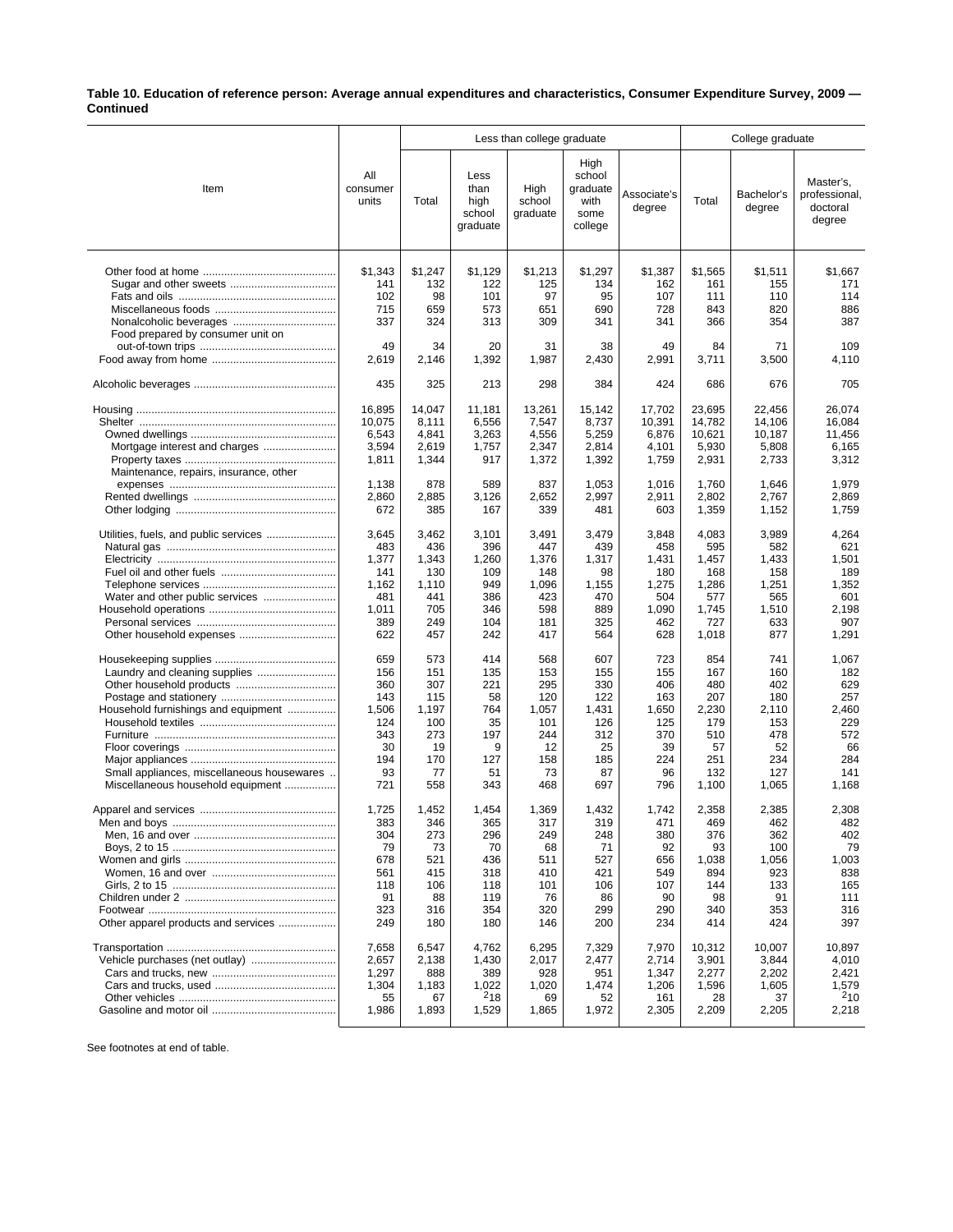## **Table 10. Education of reference person: Average annual expenditures and characteristics, Consumer Expenditure Survey, 2009 — Continued**

|                                                    |                          |         |                                            | Less than college graduate | College graduate                                      |                       |                |                      |                                                  |
|----------------------------------------------------|--------------------------|---------|--------------------------------------------|----------------------------|-------------------------------------------------------|-----------------------|----------------|----------------------|--------------------------------------------------|
| Item                                               | All<br>consumer<br>units | Total   | Less<br>than<br>high<br>school<br>graduate | High<br>school<br>graduate | High<br>school<br>graduate<br>with<br>some<br>college | Associate's<br>degree | Total          | Bachelor's<br>degree | Master's,<br>professional,<br>doctoral<br>degree |
|                                                    | \$2,536                  | \$2,242 | \$1,611                                    | \$2,149                    | \$2,581                                               | \$2,595               | \$3,229        | \$3,146              | \$3,390                                          |
|                                                    | 281                      | 274     | 170                                        | 278                        | 301                                                   | 354                   | 297            | 307                  | 276                                              |
|                                                    | 733                      | 623     | 448                                        | 552                        | 749                                                   | 783                   | 995            | 968                  | 1,046                                            |
|                                                    | 1,075                    | 1,007   | 783                                        | 1,027                      | 1,120                                                 | 981                   | 1,230          | 1,210                | 1,268                                            |
| Vehicle rental, leases, licenses, and other        |                          |         |                                            |                            |                                                       |                       |                |                      |                                                  |
|                                                    | 447                      | 338     | 209                                        | 292                        | 411                                                   | 477                   | 708            | 660                  | 799                                              |
|                                                    | 479                      | 273     | 193                                        | 264                        | 299                                                   | 356                   | 972            | 812                  | 1,279                                            |
|                                                    |                          | 2,749   |                                            | 2,913                      |                                                       |                       |                |                      |                                                  |
|                                                    | 3,126<br>1,785           | 1,584   | 2,010<br>1,215                             | 1,712                      | 2,917<br>1,635                                        | 3,000<br>1,660        | 4,026<br>2,266 | 3,778<br>2,121       | 4,503<br>2,544                                   |
|                                                    | 736                      | 608     | 364                                        | 624                        | 691                                                   | 729                   | 1,044          | 974                  | 1,177                                            |
|                                                    | 486                      | 460     | 356                                        | 487                        | 487                                                   | 476                   | 548            | 525                  | 591                                              |
|                                                    |                          |         |                                            |                            |                                                       |                       |                |                      |                                                  |
|                                                    | 119                      | 98      | 76                                         | 90                         | 105                                                   | 135                   | 169            | 157                  | 191                                              |
|                                                    | 2,693                    | 2,261   | 1,406                                      | 2,184                      | 2,626                                                 | 2,848                 | 3,716          | 3,458                | 4,212                                            |
|                                                    | 628                      | 396     | 151                                        | 332                        | 539                                                   | 596                   | 1,180          | 1,030                | 1,468                                            |
| Audio and visual equipment and services            | 975                      | 885     | 639                                        | 880                        | 978                                                   | 1,037                 | 1,190          | 1,142                | 1,285                                            |
| Pets, toys, hobbies, and playground equipment      | 690                      | 631     | 426                                        | 637                        | 678                                                   | 779                   | 827            | 815                  | 851                                              |
| Other entertainment supplies, equipment, and       |                          |         |                                            |                            |                                                       |                       |                |                      |                                                  |
|                                                    | 400                      | 350     | 190                                        | 336                        | 431                                                   | 436                   | 518            | 471                  | 608                                              |
| Personal care products and services                | 596                      | 489     | 361                                        | 459                        | 555                                                   | 602                   | 845            | 799                  | 933                                              |
|                                                    | 110                      | 78      | 40                                         | 70                         | 98                                                    | 107                   | 186            | 157                  | 241                                              |
|                                                    | 1,068                    | 648     | 236                                        | 447                        | 1,039                                                 | 907                   | 2,074          | 1,833                | 2,538                                            |
|                                                    |                          |         |                                            |                            |                                                       |                       |                |                      |                                                  |
| Tobacco products and smoking supplies              | 380                      | 462     | 430                                        | 531                        | 419                                                   | 418                   | 183            | 219                  | 113                                              |
|                                                    | 816                      | 689     | 437                                        | 596                        | 843                                                   | 957                   | 1,122          | 1,167                | 1,037                                            |
|                                                    | 1,723                    | 1,193   | 784                                        | 1,123                      | 1,354                                                 | 1,600                 | 2,993          | 2,734                | 3,491                                            |
| Personal insurance and pensions                    | 5,471                    | 3,958   | 2,275                                      | 3,721                      | 4,580                                                 | 5,580                 | 9,098          | 8,465                | 10,318                                           |
| Life and other personal insurance                  | 309                      | 233     | 151                                        | 239                        | 248                                                   | 298                   | 492            | 451                  | 571                                              |
|                                                    | 5,162                    | 3,725   | 2,124                                      | 3,482                      | 4,332                                                 | 5,282                 | 8,607          | 8,014                | 9,746                                            |
|                                                    |                          |         |                                            |                            |                                                       |                       |                |                      |                                                  |
| Sources of income and personal taxes:              |                          |         |                                            |                            |                                                       |                       |                |                      |                                                  |
|                                                    | 62,857                   | 48,449  | 33,262                                     | 47,338                     | 53,065                                                | 62,570                | 97,390         | 90,318               | 110,998                                          |
|                                                    | 50,339                   | 37,269  | 22,261                                     | 35,421                     | 42,668                                                | 51,382                | 81,666         | 76,458               | 91,687                                           |
|                                                    | 2,673                    | 2,016   | 1,589                                      | 1,832                      | 1,990                                                 | 3,138                 | 4,248          | 3,983                | 4,758                                            |
| Social Security, private and government            |                          |         |                                            |                            |                                                       |                       |                |                      |                                                  |
|                                                    | 6,837                    | 6,790   | 7,062                                      | 7,890                      | 5,882                                                 | 5,504                 | 6,949          | 5,582                | 9,579                                            |
| Interest, dividends, rental income, other property |                          |         |                                            |                            |                                                       |                       |                |                      |                                                  |
|                                                    | 1,460                    | 735     | 344                                        | 824                        | 800                                                   | 912                   | 3,195          | 2,936                | 3,694                                            |
|                                                    |                          |         |                                            |                            |                                                       |                       |                |                      |                                                  |
| Unemployment and workers' compensation,            | 432                      | 481     | 472                                        | 510                        | 465                                                   | 451                   | 315            | 381                  | 188                                              |
| Public assistance, supplemental security income,   |                          |         |                                            |                            |                                                       |                       |                |                      |                                                  |
|                                                    | 435                      | 548     | 1,103                                      | 425                        | 420                                                   | 364                   | 164            | 132                  | 225                                              |
|                                                    | 416                      | 365     | 234                                        | 222                        | 542                                                   | 538                   | 538            | 549                  | 516                                              |
|                                                    | 266                      | 245     | 196                                        | 214                        | 298                                                   | 280                   | 315            | 297                  | 350                                              |
|                                                    |                          |         |                                            |                            |                                                       |                       |                |                      |                                                  |
|                                                    | 2,104                    | 1,003   | 229                                        | 807                        | 1,379                                                 | 1,782                 | 4,742          | 4,211                | 5,764                                            |
|                                                    | 1,404                    | 575     | 40                                         | 431                        | 857                                                   | 1,088                 | 3,393          | 2,987                | 4,176                                            |
| 2008 Tax stimulus (new UCC Q20082) (thru           |                          |         |                                            |                            |                                                       |                       |                |                      |                                                  |
|                                                    | $2 - 1$                  | $2 - 1$ | $2 - 1$                                    | $2 - 1$                    | $2 - 2$                                               | $2 - 1$               | $2 - 1$        | $2 - 2$              | (3)                                              |
| State and local income taxes                       | 524                      | 300     | 123                                        | 250                        | 386                                                   | 489                   | 1,061          | 974                  | 1,230                                            |
|                                                    | 177                      | 130     | 67                                         | 128                        | 138                                                   | 207                   | 288            | 252                  | 358                                              |

See footnotes at end of table.